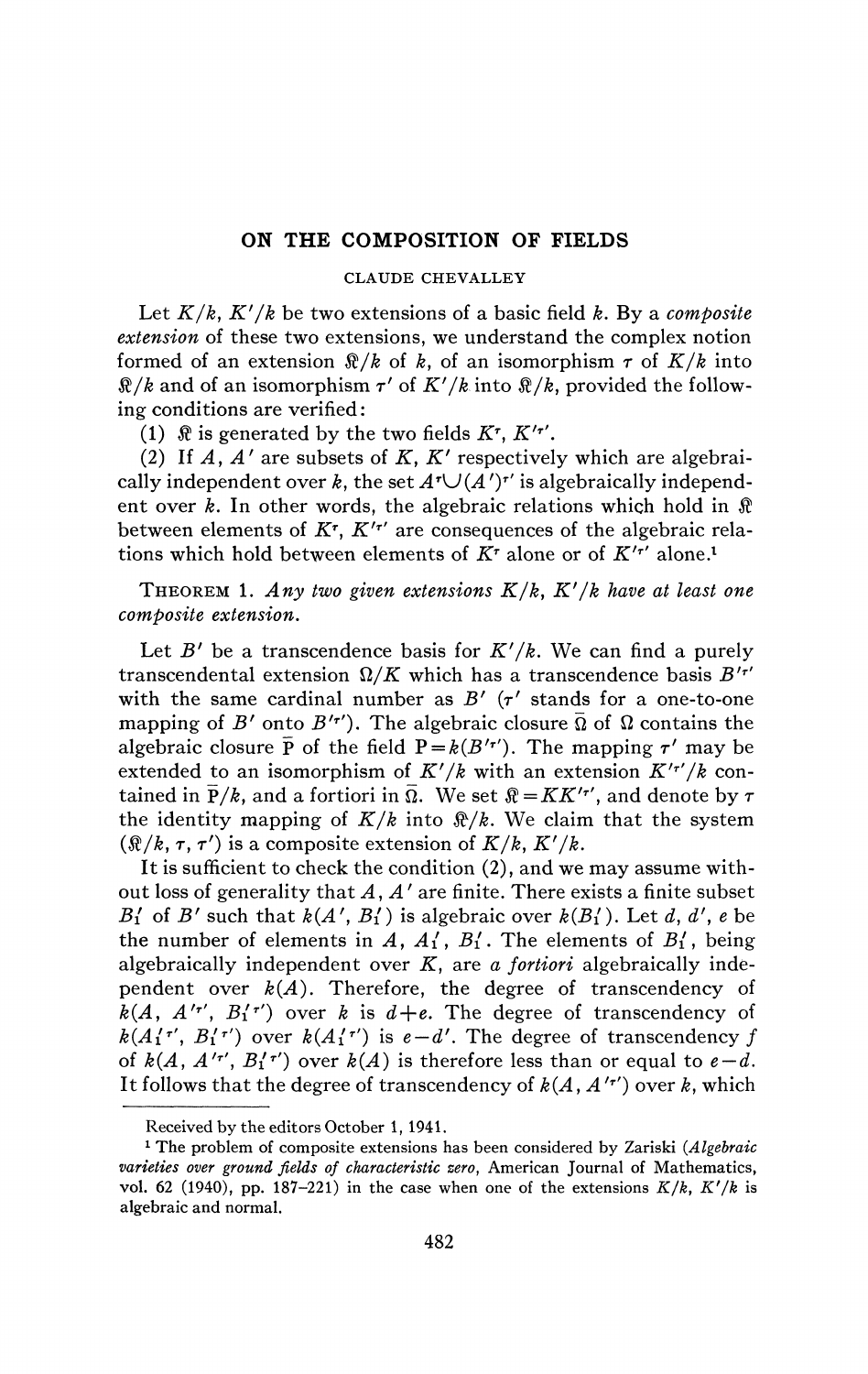is  $d+e-f$ , is at least equal to  $d+d'$ , which proves that  $A\cup A'$  *i*' is algebraically independent over *k.* 

Let  $(\mathbb{R}/k, \tau, \tau')$  and  $(\mathbb{R}/k, \tau_1, \tau'_1)$  be two composite extensions of  $K/k$ ,  $K'/k$ . We shall say that these extensions are isomorphic if there exists an isomorphism  $\sigma$  of  $\Re/k$  with  $\Re'/k$  such that  $\tau_1 = \sigma \tau$ ,  $\tau'_1 = \sigma \tau'$ .

The consideration of the case where *K/k, K'/k* are algebraic over *k*  (but not normal) shows immediately that there are in general several non-isomorphic types of composite extensions. The extreme opposite case occurs when *k* is algebraically closed in *K* and *K' (k* is said to be algebraically closed in *K* if every element of *K* which is algebraic over *k* lies already in *k).* In that case, the composite extension *\$/k*  turns out to be unique; but, unfortunately, *k* may fail to be algebraically closed in  $\mathbb{R}$ . For instance, let us take  $K = K' = k(x, (a + bx^p)^{1/p})$ , where  $p \neq 0$  is the characteristic of k, and where a, b are elements of k such that  $k((a)^{1/p}, (b)^{1/p})$  is of degree  $p^2$  over k. It is easy to verify that  $k$  is algebraically closed in  $K$ ; on the other hand, the composite extension is  $k(x, y, (a+bx^p)^{1/p}, (a+by^p)^{1/p})/k = k(x, y, (a)^{1/p}, (b)^{1/p})/k$ .

We shall get around this difficulty by introducing the following notion :

DEFINITION 1. *A field k is said to be quasi-algebraically closed (q.a.c.) in K if every element a of K which is algebraic over k is purely inseparable over k (that is, is the unique root of some equation with coefficients in k).* 

We shall prove the following theorem :

THEOREM 2. Let  $(\Re/k, \tau, \tau')$  and  $(\Re_1/k, \tau_1, \tau'_1)$  be two composite ex*tensions of the extensions K/k, K'/k. Let L, L<sup>f</sup> be fields such that:*  (1)  $kCLCK, kCL'CK'$ ; (2) L, L' are algebraic over k; (3) L is q.a.c. *in*  $K$  and  $L'$  is q.a.c. in  $K'$ . If an isomorphism  $\sigma_0$  of  $L^{\tau} L'^{\tau'}/k$  with  $L$ <sup>r</sup>i  $L$ <sup>*i*-ri</sup>/ $k$  is such that  $\sigma$ <sub>0</sub> $\tau$  coincides on  $L$  with  $\tau_1$  and  $\sigma$ <sub>0</sub> $\tau'$  coincides on  $L'$ *with*  $\tau'$ , then  $\sigma_0$  may be extended to an isomorphism of  $(\Re/k, \tau, \tau')$  with  $(\Re_1/k, \tau_1, \tau'_1).$ 

In other words, the type of the composite extension  $(\Re/k, \tau, \tau')$  is determined by the type of the composite extension  $(L^r L'^{r'}/k, \tau, \tau')$  of  $L/k$ ,  $L'/k$ .

We shall first prove three lemmas. The fields which are considered in the first two of these lemmas are assumed to be all subfields of some all-inclusive field.

LEMMA 1. *Let k be a q.a.c. sub-field of a field K. Let Z be afield such that*  $k\subset Z\subset K$ , and y be an element of K which is a root of an irreducible *equation*  $F = 0$  with coefficients in Z. Let  $\Omega/k$  be an algebraic extension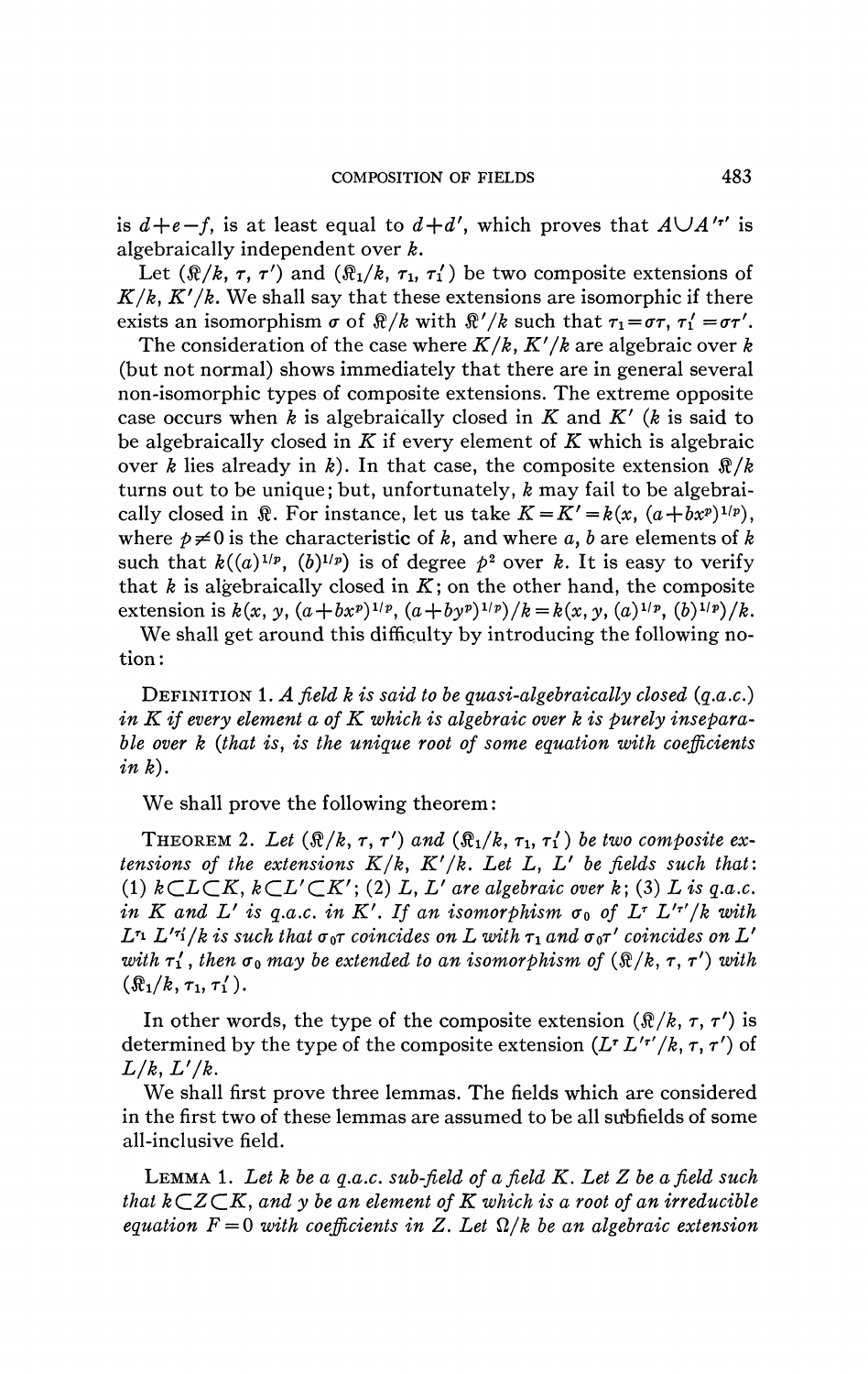*of*  $k$ ,  $\alpha$  be an element of  $\Omega$  and  $\Phi = 0$ , the irreducible equation in k which *is satisfied by*  $\alpha$ *. Then the polynomial F is a power of an irreducible polynomial in the field* flZ, *and \$is a power of an irreducible polynomial in K. Moreover,*  $\Omega$  *is q.a.c. in the field K* $\Omega$ *.* 

We may assume without loss of generality that  $\Omega = k(\alpha)$ . Let L be the algebraic closure of  $k$  in  $K$  (that is, the field consisting of the elements of K which are algebraic over k). Let  $\Phi_1 = 0$  be the irreducible equation satisfied by  $\alpha$  in *L*. Therefore  $\Phi_1$  divides  $\Phi$ . On the other hand, if  $p$  is the characteristic of  $k$ , the polynomial  $\Phi_1^{p^u}$  has its coefficients in *k* if *u* is large enough, and therefore  $\Phi$  divides  $\Phi_1^{p^u}$ . It follows that  $\Phi$  is a power of  $\Phi_1$ .

If  $\Phi_1' = 0$  is the irreducible equation satisfied by  $\alpha$  in K then  $\Phi_1'$  divides  $\Phi_1$ . Therefore, every root of the equation  $\Phi_1' = 0$  is also a root of  $\Phi_1 = 0$ , which shows that the coefficients of  $\Phi'_1$  are algebraic over *k*. It follows that  $\Phi'_1 = \Phi_1$  which proves that  $\Phi$  is a power of an irreducible polynomial in *K.* 

Let *Fi =* 0 be the irreducible equation satisfied by *y* in *LZ,* and let *m*  be the degree of  $F_1$ . If *n* is the degree of  $\phi_1$ , we have

$$
[LZ(y, \alpha):LZ] = [LZ(y, \alpha):LZ(y)][LZ(y):LZ] = mn
$$

because  $\Phi_1$  is irreducible in K, and a fortiori, in  $LZ(y)$ . It follows that

$$
[LZ(y, \alpha):LZ(\alpha)][LZ(\alpha):LZ]=mn.
$$

But  $\left[LZ(\alpha):LZ\right]=n$ , since  $\Phi_1$  is irreducible in  $LZ$ ; therefore we have  $[LZ(y, \alpha): LZ(\alpha)] = n$  which shows that  $F_1$  is irreducible in  $LZ(\alpha)$ . On the other hand,  $F_1$  divides  $F$ ; since  $LZ$  is purely inseparable over  $Z$ , the same argument which was used above for  $\Phi_1$  shows that F is a power of  $F_1$ . Since  $Z \subset \Omega Z = Z(\alpha) \subset LZ(\alpha)$ , F is also a power of an irreducible polynomial in  $\Omega Z$ .

There remains to prove that  $k(\alpha)$  is q.a.c. in  $K(\alpha)$ . Let  $\beta$  be an element of  $K(\alpha)$  which is algebraic over  $k(\alpha)$ , and therefore also on k. There exists a power  $\alpha^{p*} = \alpha_1$  of  $\alpha$  which is separable over  $k$ ; we set  $\beta_1 = \beta^{p*}$ , whence  $\beta_1 \in K(\alpha_1)$  and

$$
\beta_1=\xi_0+\xi_1\alpha_1+\cdots+\xi_{h-1}\alpha_1^{\qquad \qquad h-1},\qquad \qquad \xi_i\in K,
$$

where  $h = [K(\alpha_1):K]$ . If we write the corresponding formulas for the conjugates of  $\beta_1$  with respect to K, and observe that  $\alpha_1$  is different from its conjugates, we see that the  $\xi_i$ 's may be expressed rationally by means of the conjugates of  $\alpha_1$ ,  $\beta_1$ . It follows that  $\xi_0$ ,  $\xi_1$ ,  $\dots$ ,  $\xi_{h-1}$ are algebraic over *k,* and therefore belong to *L.* Since *L* is purely in-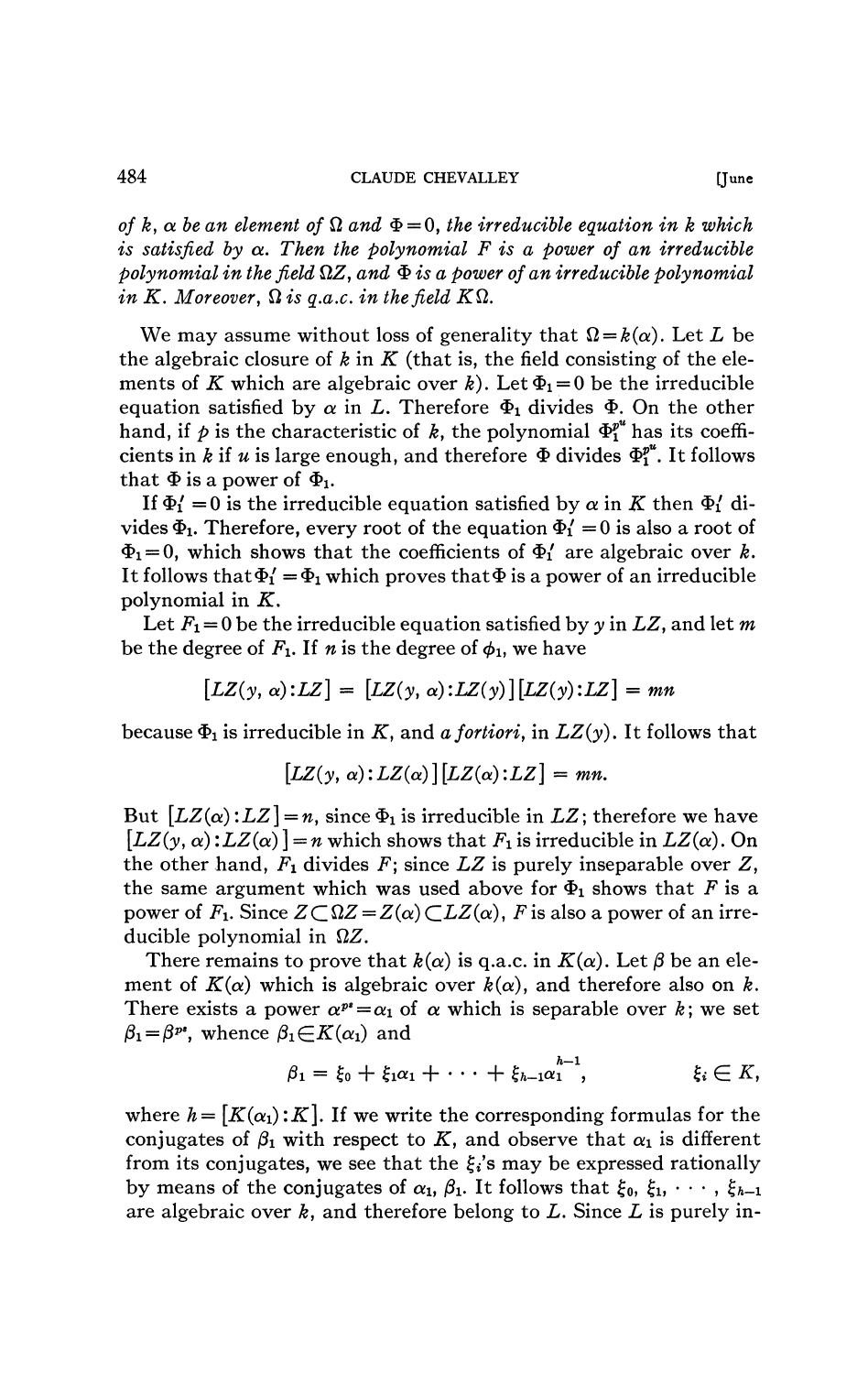separable over *k*, we may conclude that some power  $\beta_1^{p^t}$  of  $\beta_1$  lies in  $k(\alpha_1)$ , where p is the characteristic of  $k(\beta_1 \in k(\alpha_1))$  (if  $p=0$ ). We have  $\beta^{p^{s+t}} \in \Omega$  which completes the proof of the lemma.

Before stating Lemma 2, we have to introduce another notion. Two extensions  $K/k$ ,  $\Omega/k$  of the field k which are contained in some larger field are said to be *algebraically dissociated* if the following condition is realized: If  $A$ ,  $B$  are subsets of  $K$ ,  $\Omega$ , respectively, which are algebraically independent over *k*, the set  $A \cup B$  is also algebraically independent.

LEMMA 2. The Lemma 1 (abstraction made of what concerns  $\alpha$  and  $\Phi$ ) *remains valid when*  $\Omega/k$  *is any extension of k, provided the extensions 0,/k, K/k are algebraically dissociated.* 

Let *C* be a transcendence basis of  $\Omega/k$  and  $\Omega_0$  the field  $k(C)$ . Under our assumption the extension  $K\Omega_0/K$  is purely transcendental. We claim that  $\Omega_0$  is q.a.c. in  $K\Omega_0$ . It will of course be sufficient to prove it in the case where *C* consists<sup>2</sup> in a single element *t*. Let  $P(t)/Q(t) = \omega$ be an element of  $K\Omega_0 = K(t)$  (where  $P(t)$ ,  $Q(t)$  are polynomials with coefficients in K). We shall prove that if  $\omega$  is algebraic over  $\Omega_0$ , it can be expressed as a rational function in *t* with coefficients in *L* (the algebraic closure of *k* in *K*). From this result it will follow that  $L\Omega_0$ is algebraically closed in  $K\Omega_0$ , and therefore that  $\Omega_0$  is q.a.c. in  $K\Omega_0$ .

The proof will proceed by induction on the number  $l = d^{\circ}P + d^{\circ}Q$ where *d°P, d°Q* denote the degrees of P, *Q* with respect to *t.* It is obvious for *I* = 0; assume that the result holds for *I —* 1. If either one of the elements  $P(0)$ ,  $Q(0)$  is null, we can reduce ourselves to the case  $l-1$  by considering instead of  $\omega$  one of the elements  $\omega/t$ ,  $t\omega$  (these elements are also algebraic over  $\Omega_0$ ). So, let us assume that  $P(0)Q(0)\neq0$ . We have by assumption a relation of the form

$$
A_0(t)P^{n}(t) + A_1(t)P^{n-1}(t)Q(t) + \cdots + A_n(t)Q^{n}(t) = 0,
$$

where  $A_0(t)$ ,  $\cdots$ ,  $A_n(t)$  are polynomials in *t* with coefficients in *k*, not all divisible by *t*. Putting  $t = 0$ , we conclude that  $P(0)/Q(0)$  is algebraic over *k*, and therefore belongs to *L*. The element  $\omega' = P(t)/Q(t)$  $-P(0)/Q(0)$  is again algebraic over  $\Omega_0$  and may be written in the form  $tP'(t)/Q'(t)$  with  $d^{\circ}P'+d^{\circ}Q'=l-1$ . Therefore  $\omega'/t\in L(t)$  and  $\omega\in L(t)$ , which proves our assertion.

The extension  $Z\Omega_0/Z$  being purely transcendental (because  $K\Omega_0/K$ is), the polynomial  $F$ , which is irreducible in  $Z$ , remains irreducible

<sup>2</sup> This property was proved in the paper, *Pencils on an algebraic variety and a new proof of a theorem of Bertini,* by Zariski, Transactions of this Society, vol. 50 (1941), pp. 48-70.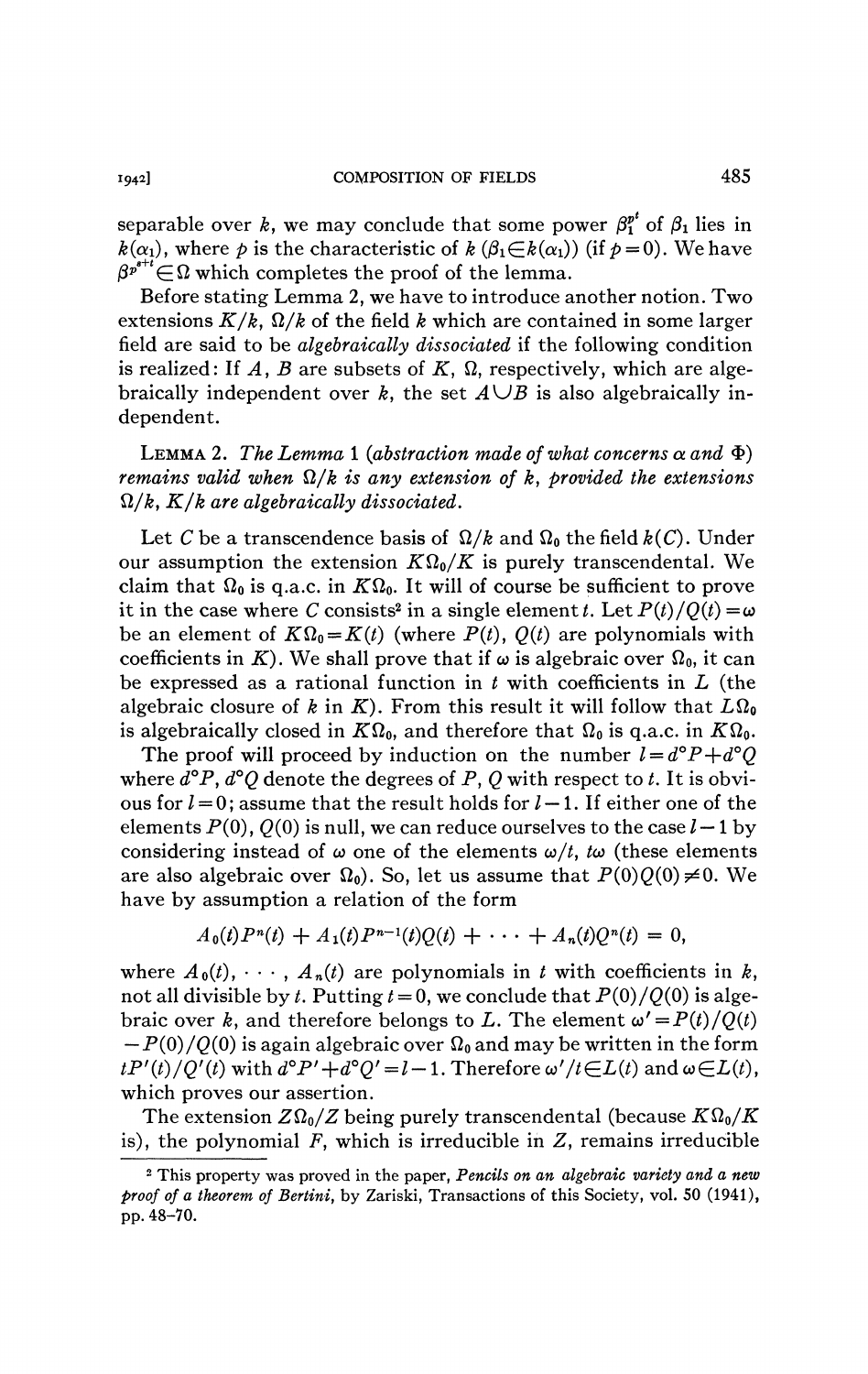in  $Z\Omega_0$ . The extension  $\Omega/\Omega_0$  being algebraic, it follows from Lemma 1 (applied with  $\Omega_0$  instead of *k*) that *F* becomes a power of an irreducible polynomial in  $Z\Omega$  and that  $\Omega$  is q.a.c. in  $K\Omega$ ; Lemma 2 has been proved.

We pass now to the third lemma. The notations used in this lemma are the same as those introduced in the statement of Theorem 2.

LEMMA 3. Let Z be a field such that  $L\subset Z\subset K$ , and let y be an element *of K.* (1) If y is transcendental over Z,  $y^{\dagger}$  is transcendental over  $Z^{\dagger}K^{\dagger}$ . (2) If y is a root of the irreducible equation  $F = 0$  in Z, the polynomial  $F^{\dagger}$ *is a power of an irreducible polynomial in*  $Z^{\tau}K^{\prime\tau'}$ *.* 

(1) Let *B'* be a transcendence basis of *K'/k* and *C* be a transcendence basis of  $Z/k$ ; hence  $C^{\dagger} \cup B'^{\dagger}$  is a transcendence basis of  $Z^{\dagger}K'^{\dagger}/k$ . If y is transcendental over Z, the set  $C \cup \{y\}$  is algebraically independent; therefore  $C^{\dagger} \cup B^{\prime}$ <sup>*r*</sup> $\setminus$   $\{y^r\}$  is algebraically independent over *k*, which proves that  $y^r$  is transcendental over  $Z^r K'^{r'}$ .

(2) Since the extensions  $Z^r/k$ ,  $K'^{r'}/k$  are clearly algebraically dissociated over *k<sup>f</sup>* assertion (2) results from Lemma 2.

We pass now to the proof of Theorem 2. We consider the set  $\Sigma$  of the systems  $(Z, Z', \sigma(Z, Z'))$  composed (a) of fields Z, Z' such that  $L\subset Z\subset K$ ,  $L'\subset Z'\subset K'$ ; (b) of an isomorphism  $\sigma(Z, Z')$  of  $Z^rZ'^r$  with  $Z^{r_1}Z^{r_1}$ ' such that  $\sigma(Z, Z')\tau$  coincides with  $\tau_1$  on Z, that  $\sigma(Z, Z')\tau'$  cocincides with  $\tau_1'$  on Z', and that  $\sigma(Z, Z')$  coincides with  $\sigma_0$  on  $L^r L'^{r'}$ . We order the set  $\Sigma$  by the convention that

$$
(Z, Z', \sigma(Z, Z')) \leq (U, U', \sigma(U, U'))
$$

if  $Z \subset U$ ,  $Z' \subset U'$  and  $\sigma(U, U')$  coincides with  $\sigma(Z, Z')$  on  $Z^{r}Z'^{r'}$ . It is trivial to verify that in this ordered set every completely ordered subset has an upper bound. Hence, by Zorn's theorem,  $\Sigma$  has a maximal element, which we denote from now on by  $(Z, Z', \sigma)$ . Theorem 2 will be proved if we can show that  $Z = K$ ,  $Z' = K'$ .

Let *y* be an element of *K,* and assume for a moment that *y* is transcendental over Z. Then  $y^r$  is transcendental over  $Z^r$  and  $y^{r_1}$  is transcendental over Z<sup>r1</sup>. By Lemma 3, y is also transcendental over *Z T Z'T ',* and *a fortiori,* over *Z<sup>T</sup> Z'T ',* Similarly, y 1 is transcendental over  $Z^{r_1}Z^{r_1}$ . We set  $U = Z(y)$ ; then it is possible to extend  $\sigma$  to an isomorphism  $\sigma^*$  of  $U^T Z'^{r'}$  with  $U^{r_1} Z'^{r_1'}$  in such a way that  $\sigma^*(y^r) = y^{r_1}$ . It follows that  $\sigma^* \tau$  coincides with  $\tau_1$  on *U* and that  $\sigma^* \tau'$  coincides with  $\tau_1'$ on  $Z'$ . But this is contrary to the maximality of  $(Z, Z', \sigma)$ .

It follows that  $K$  is algebraic over  $Z$ , and similarly that  $K'$  is algebraic over *Z'.* 

Let us again consider the element  $y \in K$ ; it is a root of an irreducible